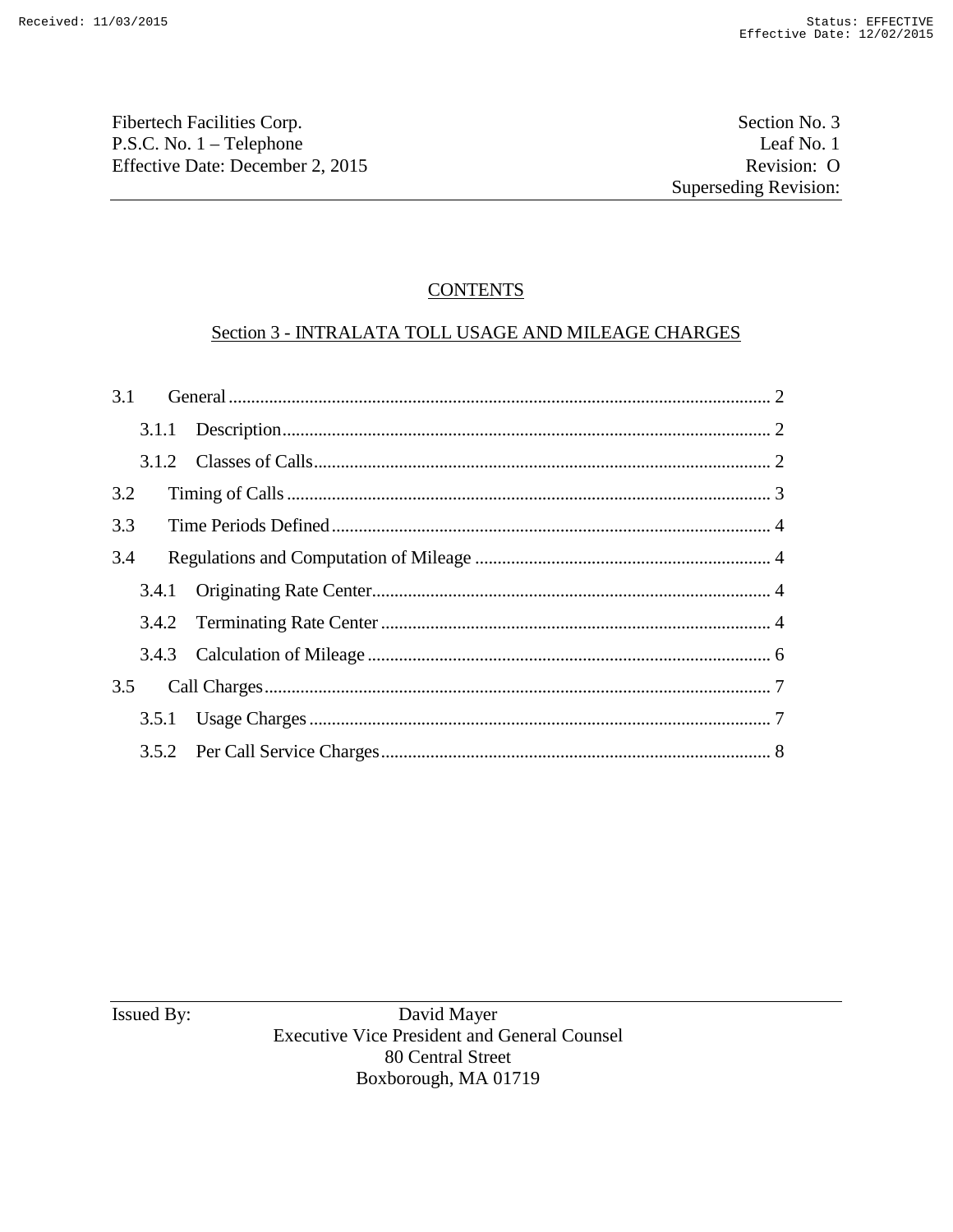Fibertech Facilities Corp. Section No. 3 P.S.C. No. 1 – Telephone Leaf No. 2 Effective Date: December 2, 2015 Revision: O

Superseding Revision:

# Section 3 – INTRALATA TOLL USAGE AND MILEAGE CHARGES

## **3.1 GENERAL**

3.1.1 Description

IntraLATA toll service is furnished for communication between telephones in different local calling areas within a particular LATA in accordance with the regulations and schedules of charges specified in this tariff. The toll service charges specified in this section are in payment for all service furnished between the calling and called telephone, except as otherwise provided in this Tariff.

IntraLATA toll calling includes the following types of calls: direct dialed, calling card, collect, 3rd number billed, special toll billing, requests to notify of time and charges, person to person calling and other station to station calls.

3.1.2 Classes of Calls

Service is offered as two classes: station to station calling and person to person calling.

- 3.1.2.A Station to Station Service is that service where the person originating the call dials the telephone number desired or gives the Company operator the telephone number of the desired telephone station or system.
- 3.1.2.B Person to Person Service is that service where the person originating the call specifies to the Company operator a particular person to be reached, a particular mobile unit to be reached, or a particular station, department or office to be reached. The call remains a person to person call when, after the telephone, mobile telephone, or PBX system has been reached and while the connection remains established, the person originating the call requests or agrees to talk to any person other than the person specified, or to any other agreed upon alternate.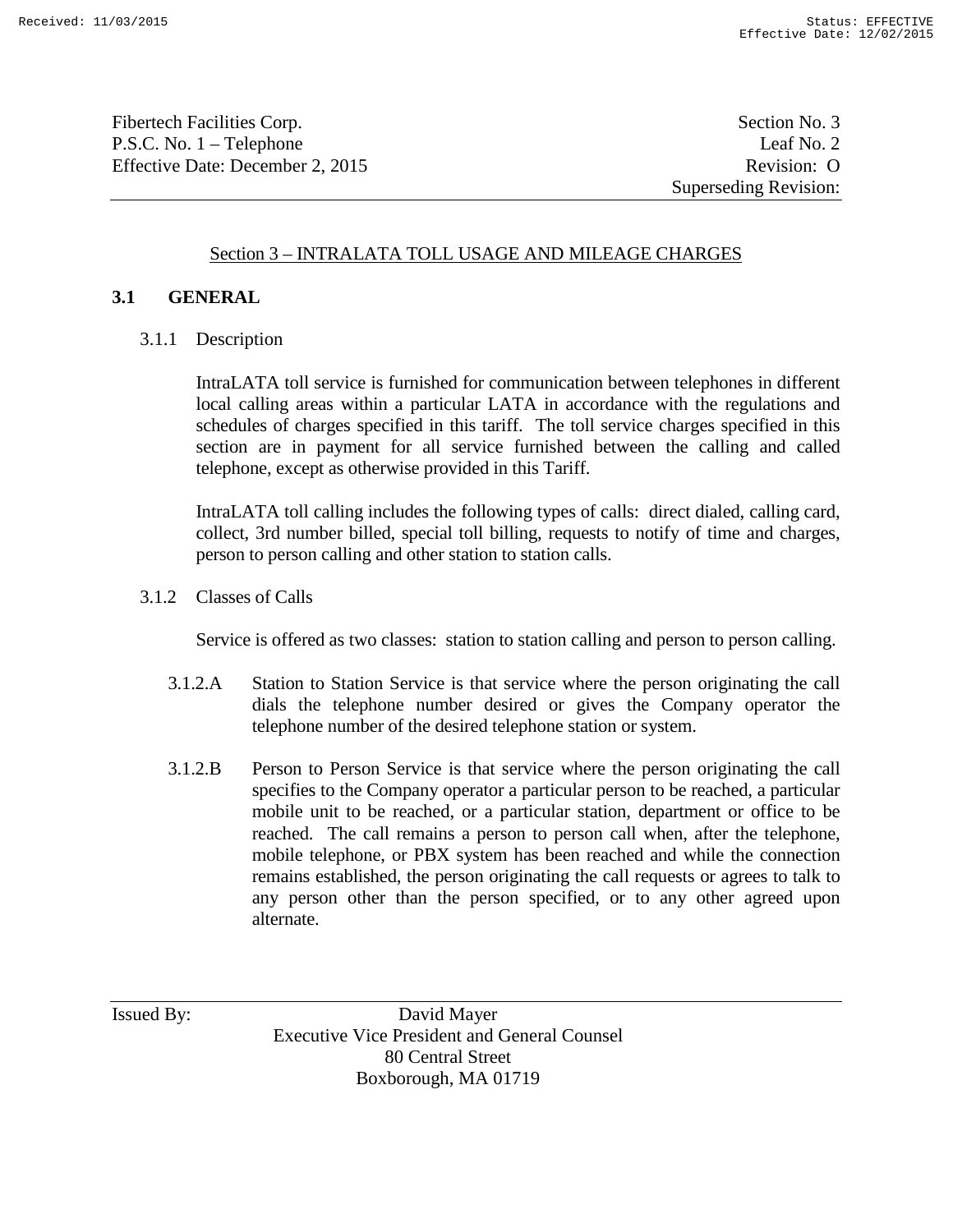Fibertech Facilities Corp. Section No. 3 P.S.C. No. 1 – Telephone Leaf No. 3 Effective Date: December 2, 2015 Revision: O

Superseding Revision:

# Section 3 – INTRALATA TOLL USAGE AND MILEAGE CHARGES

# **3.2 TIMING OF CALLS**

- 3.2.1 Unless otherwise indicated, all calls are timed in one minute increments and all calls which are fractions of a minute are rounded up to the next whole minute.
- 3.2.2 For station to station calls, call timing begins when a connection is established between the calling telephone and the called telephone station.
- 3.2.3 For person to person calls, call timing begins when connection is established between the calling person and the particular person, station or mobile unit specified or an agreed alternate.
- 3.2.4 Call timing ends when the calling station "hangs up," thereby releasing the network connection. If the called station "hangs up" but the calling station does not, chargeable time ends when the network connection is released either by automatic timing equipment in the telephone network or by the Company operator.
- 3.2.5 Calls originating in one time period as defined in Section 3.3 and terminating in another will be billed the rates in effect at the beginning of each minute.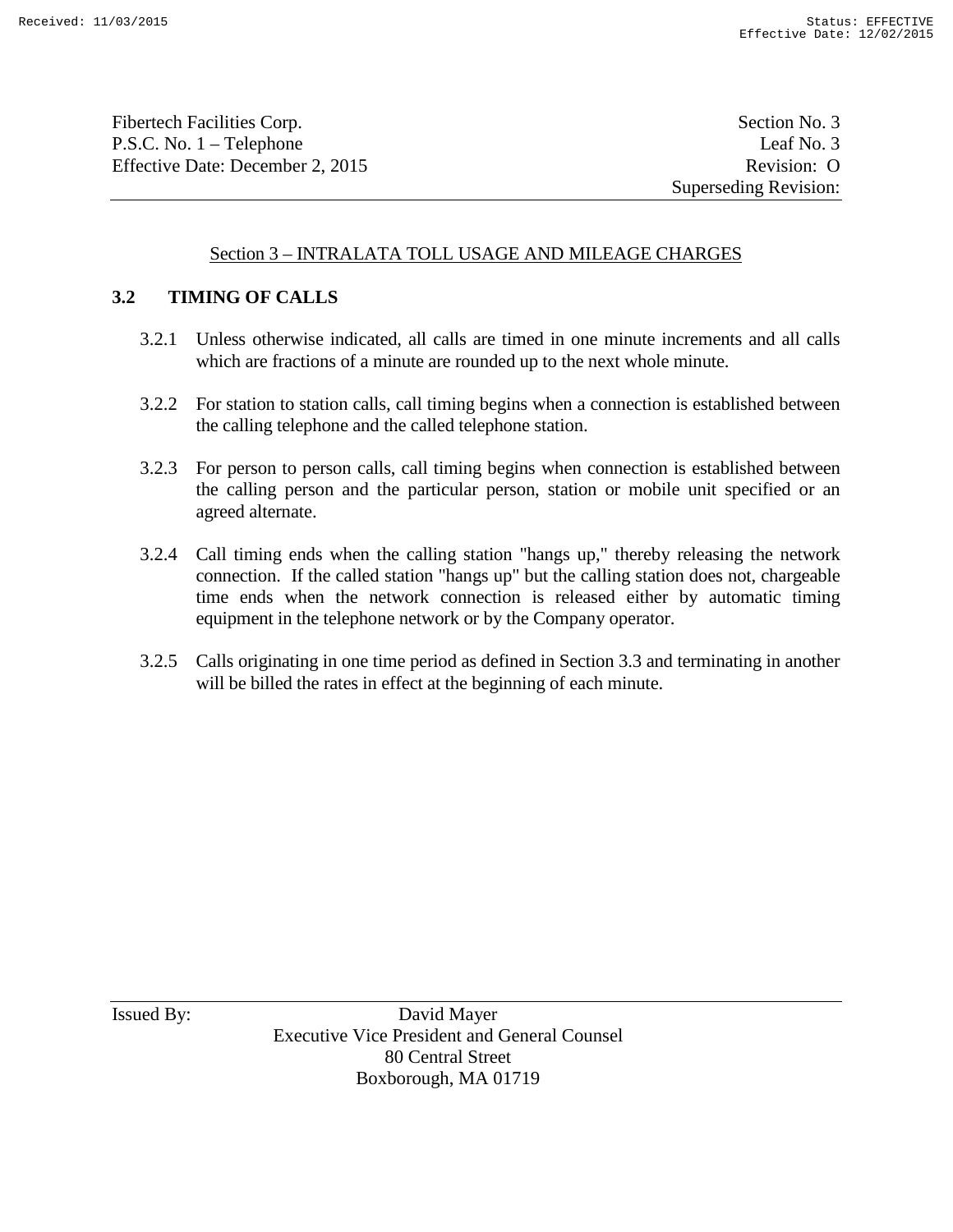Fibertech Facilities Corp. Section No. 3 P.S.C. No. 1 – Telephone Leaf No. 4 Effective Date: December 2, 2015 Revision: O

Superseding Revision:

## Section 3 – INTRALATA TOLL USAGE AND MILEAGE CHARGES

#### **3.3 TIME PERIODS DEFINED**

Unless otherwise indicated in this Tariff, the following time periods apply.

- 3.3.1 Peak: 7:00 a.m. to, but not including, 7:00 p.m. Monday through Friday
- 3.3.2 Off-Peak: 7:00 p.m. to, but not including, 7:00 a.m. Sunday through Friday All day Saturday and Sunday All Holidays
- 3.3.3 Holidays include Christmas, New Year's Day, Thanksgiving, Independence Day, and Labor Day.
- 3.3.4 All times refer to local time.

## **3.4 REGULATIONS AND COMPUTATION OF MILEAGE**

Calls for which rates are mileage sensitive are rated on the airline distance between the originating rate center and the terminating rate center.

3.4.1 Originating Rate Center

A customer's primary local exchange number includes an NXX code that is associated with a specific rate center. The originating point of all calls charged to that customer's account shall be the location of the customer's rate center.

3.4.2 Terminating Rate Center

The terminating point for all calls shall be the location of the local rate center associated with the called number.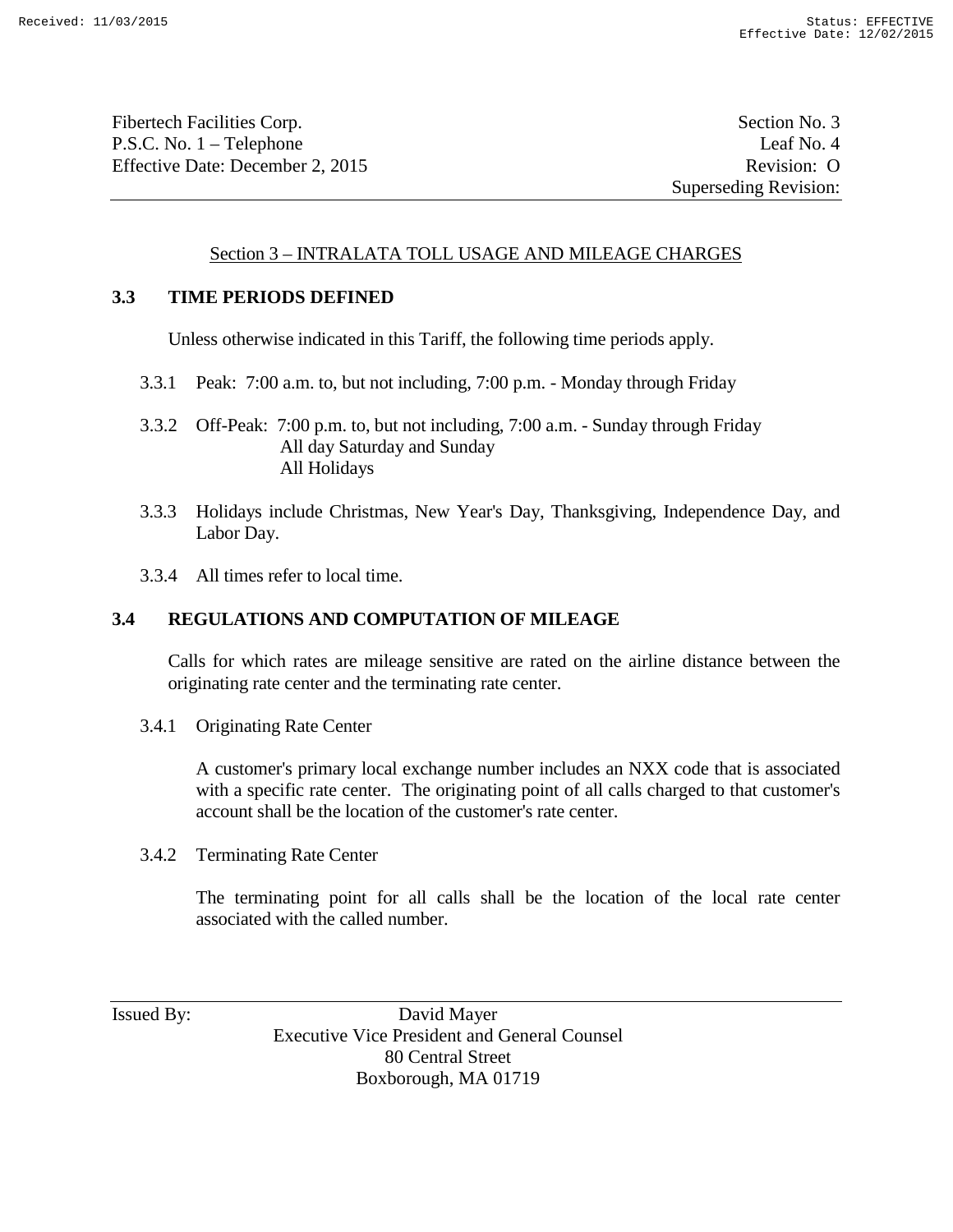Fibertech Facilities Corp. Section No. 3 P.S.C. No. 1 – Telephone Leaf No. 5 Effective Date: December 2, 2015 Revision: O

## Section 3 – INTRALATA TOLL USAGE AND MILEAGE CHARGES

#### **3.4 REGULATIONS AND COMPUTATION OF MILEAGE (Cont'd)**

3.4.3 Calculation of Mileage

Usage charges for all mileage sensitive products are based on the airline distance between serving wire centers associated with the originating and terminating points of the call. The serving wire centers of a call are determined by the area codes and exchanges of the origination and destination points.

The distance between any two rate centers is determined as follows:

Airline mileage, where mileage is the basis for rating calls, is obtained by using the "V" and "H" coordinates assigned to each rate center and contained in NECA FCC Tariff No. 4 or successor tariffs. To determine the airline distance between any two locations, proceed as follows:

- 3.4.3.A Obtain the "V" and "H" coordinates for each location. The "V" coordinate is the first four digits in the "VH" column. The "H" coordinate is the next four digits.
- 3.4.3.B Obtain the difference between the "V" coordinates of each of the locations. Obtain the difference between the "H" coordinates.
- 3.4.3.C Square each difference obtained in step 3.4.3.B, above.
- 3.4.3.D Add the square of the "V" difference and the "H" difference obtained in step c., above.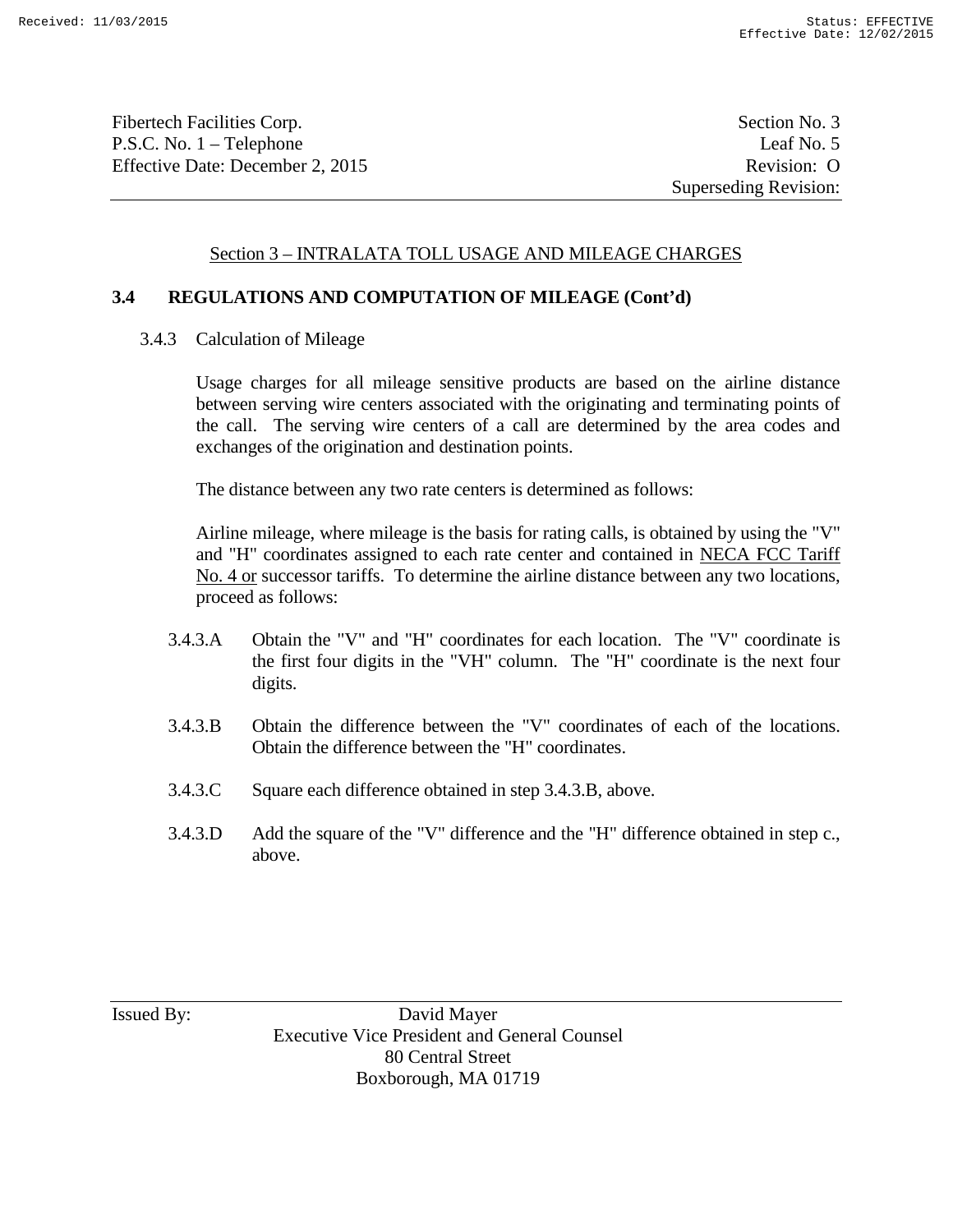Fibertech Facilities Corp. Section No. 3 P.S.C. No. 1 – Telephone Leaf No. 6 Effective Date: December 2, 2015 Revision: O

Superseding Revision:

# Section 3 – INTRALATA TOLL USAGE AND MILEAGE CHARGES

#### **3.4 REGULATIONS AND COMPUTATION OF MILEAGE (Cont'd)**

- 3.4.3 Calculation of Mileage
	- 3.4.3.E Divide the sum of the square by 10. Round to the next higher whole number if any fraction is obtained.
	- 3.4.3.F Obtain the square root of the whole number result obtained above. Round to the next higher whole number if any fraction is obtained. This is the airline mileage.

Formula:

$$
\sqrt{\frac{(V_1 - V_2)^2 + (H_1 - H_2)^2}{10}}
$$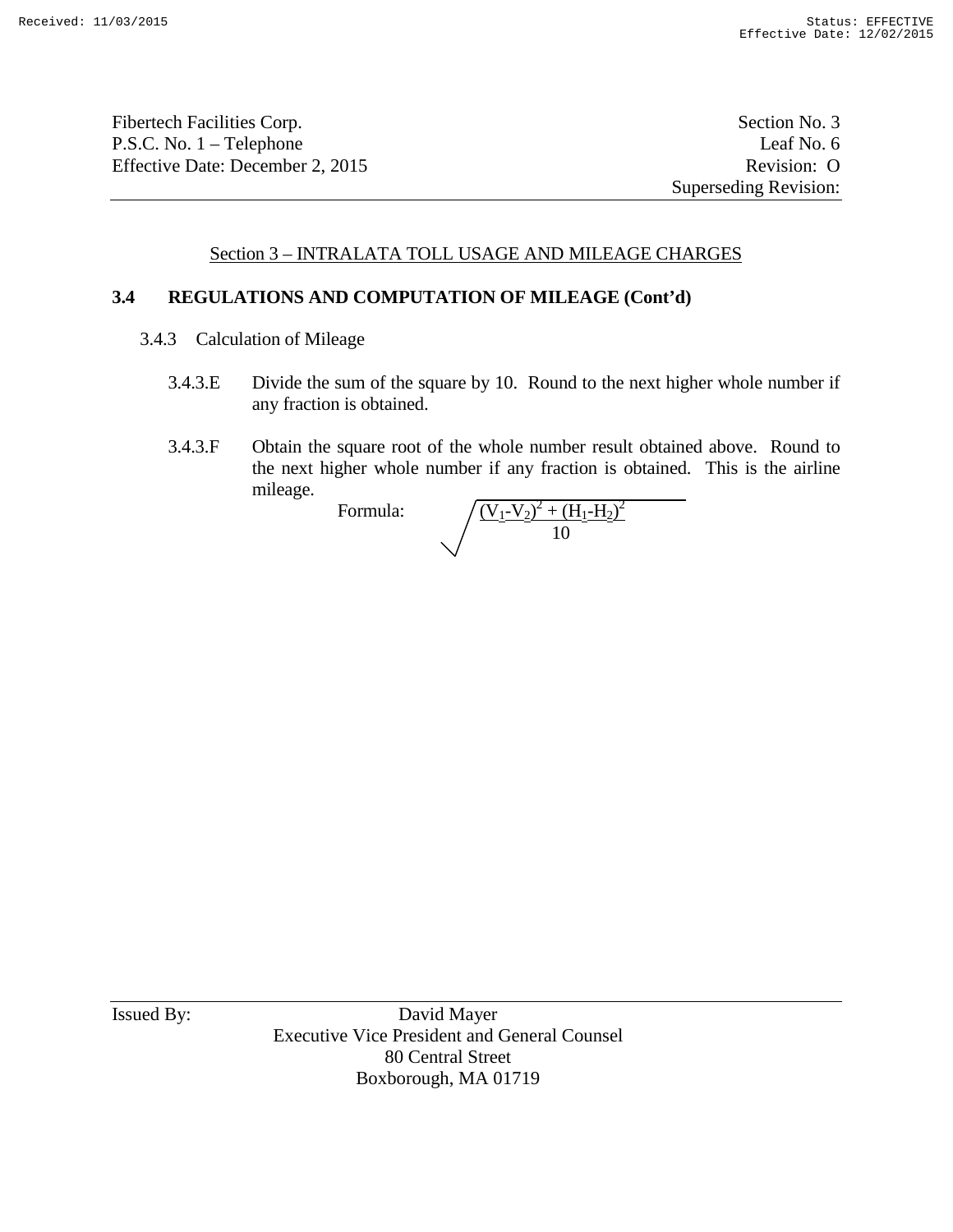Fibertech Facilities Corp. Section No. 3 P.S.C. No. 1 – Telephone Leaf No. 7 Effective Date: December 2, 2015 Revision: O

Superseding Revision:

# Section 3 – INTRALATA TOLL USAGE AND MILEAGE CHARGES

# **3.5 CALL CHARGES**

Rates are based on the duration of the call as measured according to Section 4.2 above, time of day rate period of the call as described in Section 4.3 and the airline mileage between points of the call as described in Section 4.4. In addition, where live or automated operator assistance is required for call completion or billing, a per call service applies.

Charges for all classes of calls may be to the calling station, to the called station when the called party agrees to accept the charges, to an authorized telephone number which is not the called station or the calling station (3rd number billing), or to an authorized calling card.

#### 3.5.1 Usage Charges

Minimum:

Rates may be reduced selectively and in varying amounts, down to incremental cost, on one day's notice to customers and the Public Service Commission.

Maximum:

| Mileage  | Peak   |            | Off-Peak |            |
|----------|--------|------------|----------|------------|
|          | First  | Each       | First    | Each       |
|          | Minute | Additional | Minute   | Additional |
|          |        | Minute     |          | Minute     |
| 0 - 8    | \$0.25 | \$0.20     | \$0.20   | \$0.15     |
| $9 - 13$ | 0.40   | 0.25       | 0.30     | 0.20       |
| over 13  | 0.50   | 0.30       | 0.35     | 0.25       |